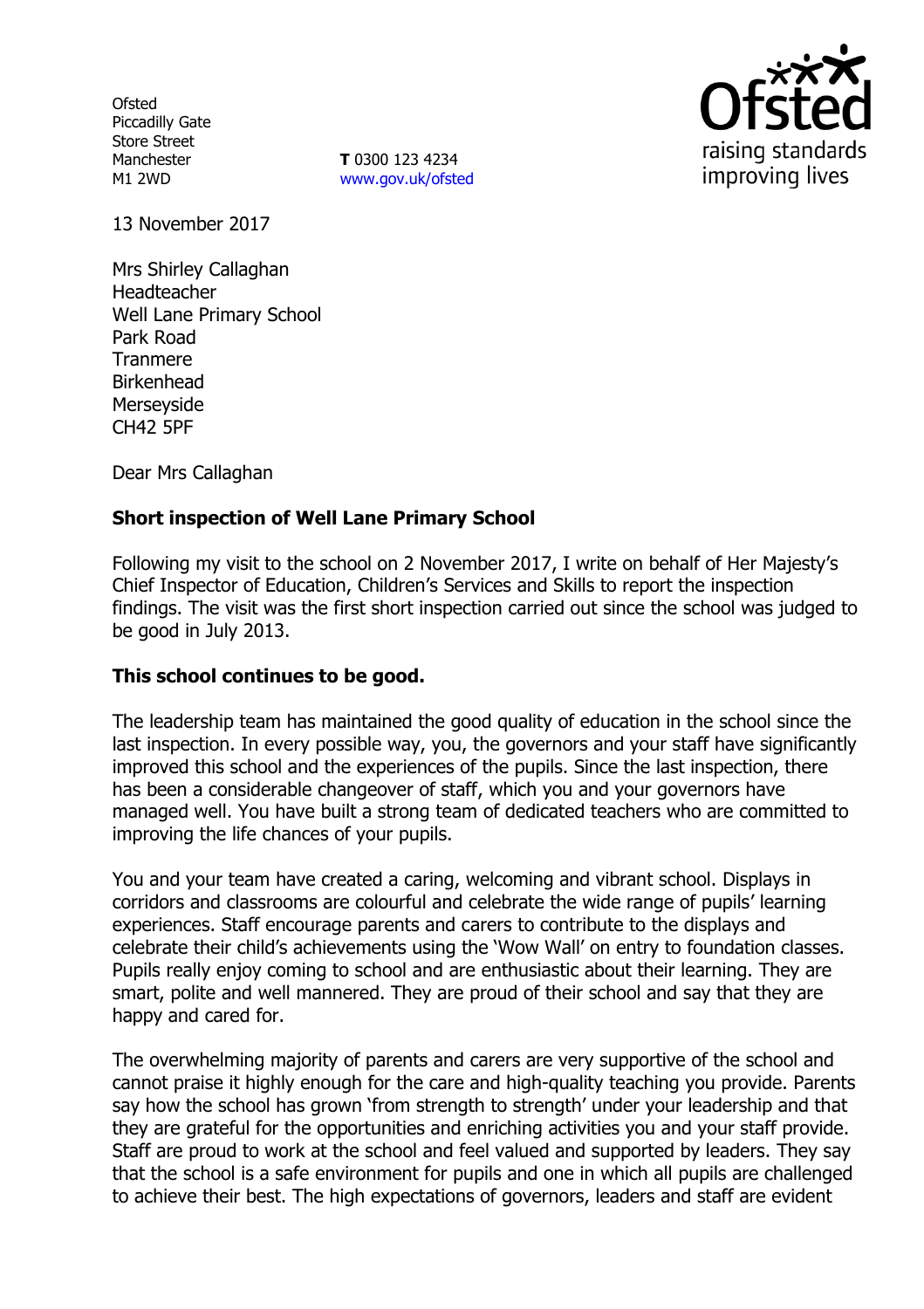

throughout the school.

Governors and leaders have taken effective action to address the areas for improvement identified at the last inspection. In securing improvements to the early years foundation stage, you have renovated and improved the environment to create a welcoming area in which pupils thrive. You have also improved the outside areas, which ensures that learning is seamless. Children can now move between a wide range of fascinating and challenging activities, both indoor and outdoor. You use the successful reading strategies you have introduced for older pupils in the early years and children are quickly developing their reading and writing skills as a result. Governors are highly involved and very knowledgeable about the early years and speak with confidence about how the school prepares children extremely well for key stage 1.

In response to the need to improve the attainment of pupils in mathematics, you have appointed a new member of staff to lead this subject area. You have developed new and effective systems which have seen progress at key stage 2 rise consistently well above the national average. Attainment in mathematics at key stage 1 is improving year on year. Teachers make sure that pupils improve their mathematics skills. No time is wasted in this respect; for example, younger pupils were observed singing mathematics songs and counting in twos and tens while waiting for their mid-morning snack to be given out. Pupils now speak positively about how much they enjoy their mathematics lessons.

Governors are passionate champions of the school. They provide a good balance of both support and challenge for you and leaders. Their view of the school's effectiveness, like yours, is accurate and incisive. Governors are not only involved strategically but also in the daily life of the school. They rarely miss a meeting or an opportunity to be in the school with the pupils. They hold you firmly to account and rightly champion further development of the classrooms in the school as it has had such a positive effect on the learning environment and the outcomes of your youngest pupils.

You acknowledge that strategies for analysing and tracking pupils' progress across the wider curriculum are in need of further development. You, leaders and governors will then know how well individual pupils and groups of pupils are progressing in all subjects as clearly as you do in the core subjects and science. Your continued focus on the development of subject leaders throughout the school will ensure that governors will be able to hold middle leaders rigorously to account for the progress of pupils across all year groups and across the wider curriculum. You recognise that some pupils, including those who are disadvantaged and those who have special educational needs (SEN) and/or disabilities, do not attend school regularly enough. We discussed the need to continue the drive by governors, leaders and staff to improve attendance.

# **Safeguarding is effective.**

Safeguarding is a real strength of the school. There is a culture of vigilance, care and support which runs throughout the school. Leaders train staff well in recent safeguarding issues and staff know what to do if they have concerns about a pupil. Leaders work tirelessly to ensure that pupils are safe. You and your staff know every child and every family. You are determined to make sure that pupils and their families access the help and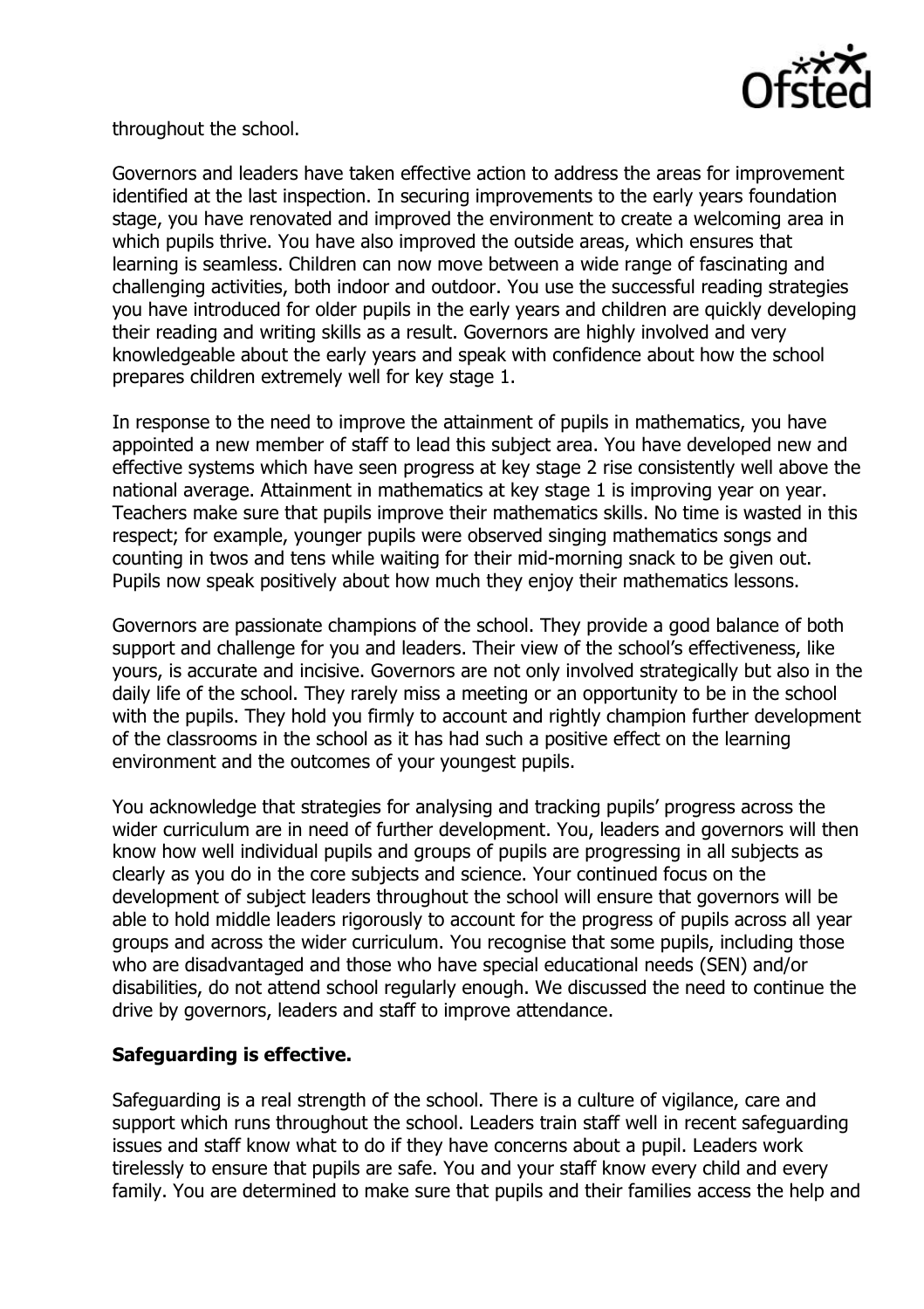

support they need in a timely manner.

All safeguarding arrangements are rigorous. Procedures for recruiting staff meet statutory requirements. Pupils know how to keep themselves safe, both personally and online. They are taught how to stay safe by means of lessons, circle time and through a wide range of visits from agencies such as the police and fire brigade. Pupils say that bullying is extremely rare and that staff deal with it effectively if it does happen. Pupils are confident that there are plenty of staff in the school whom they could talk to if they had concerns or worries and speak highly of the nurture and support they receive from staff in the Rainbow Room.

# **Inspection findings**

- Leaders and the early years team have been successful in improving outcomes so that, year on year, more children achieve a good level of development. The proportion of children achieving a good level of development represents good progress for most children from their often very low starting points, particularly in language and communication.
- Achievement in the Year 1 phonics screening check is above the national average in 2017. This represents an improving picture for pupils and results from the high expectations of staff and the effective interventions staff put into place as soon as any gaps in learning are identified.
- $\blacksquare$  In Year 2, the proportion of pupils achieving the expected standards in reading, writing and mathematics has improved this year. This upward trend indicates that pupils make good or better progress from their starting points. Staff plan carefully using a variety of approaches and resources to meet the individual needs of pupils and ensure deep learning. As a result of activities being well suited to their needs and interests, pupils respond very positively and enjoy their daily challenges. These challenges further enrich the high-quality learning evident in key stage 1 classes.
- By the end of key stage 2, pupils typically achieve well above expectations from their starting points in reading, writing and mathematics. The results for 2017 show that attainment and progress in all core subjects have reached new heights. Pupils leave this school very well prepared for high school.
- **Pupils make good progress across the wider curriculum in foundation subjects. Leaders** ensure that recent baseline measures in foundation subjects provide them with valuable information to begin to measure clearly the progress that pupils make in a wide range of subjects.
- Middle leaders demonstrate strong leadership skills and benefit from targeted professional development which ensures that they grow in confidence both as teachers and as subject leaders. Opportunities to moderate and ensure the accurate and consistent assessment of pupils' progress have been identified by leaders as their next steps. They see this as pivotal in achieving rapid and sustained progress of pupils across the wider curriculum.
- In response to a dip in science results in 2016, leaders were immediately proactive and effective in their strategies to address this issue. Pupils visited the Science Museum in Halifax, won a local eco award and achieved a national science excellence certificate.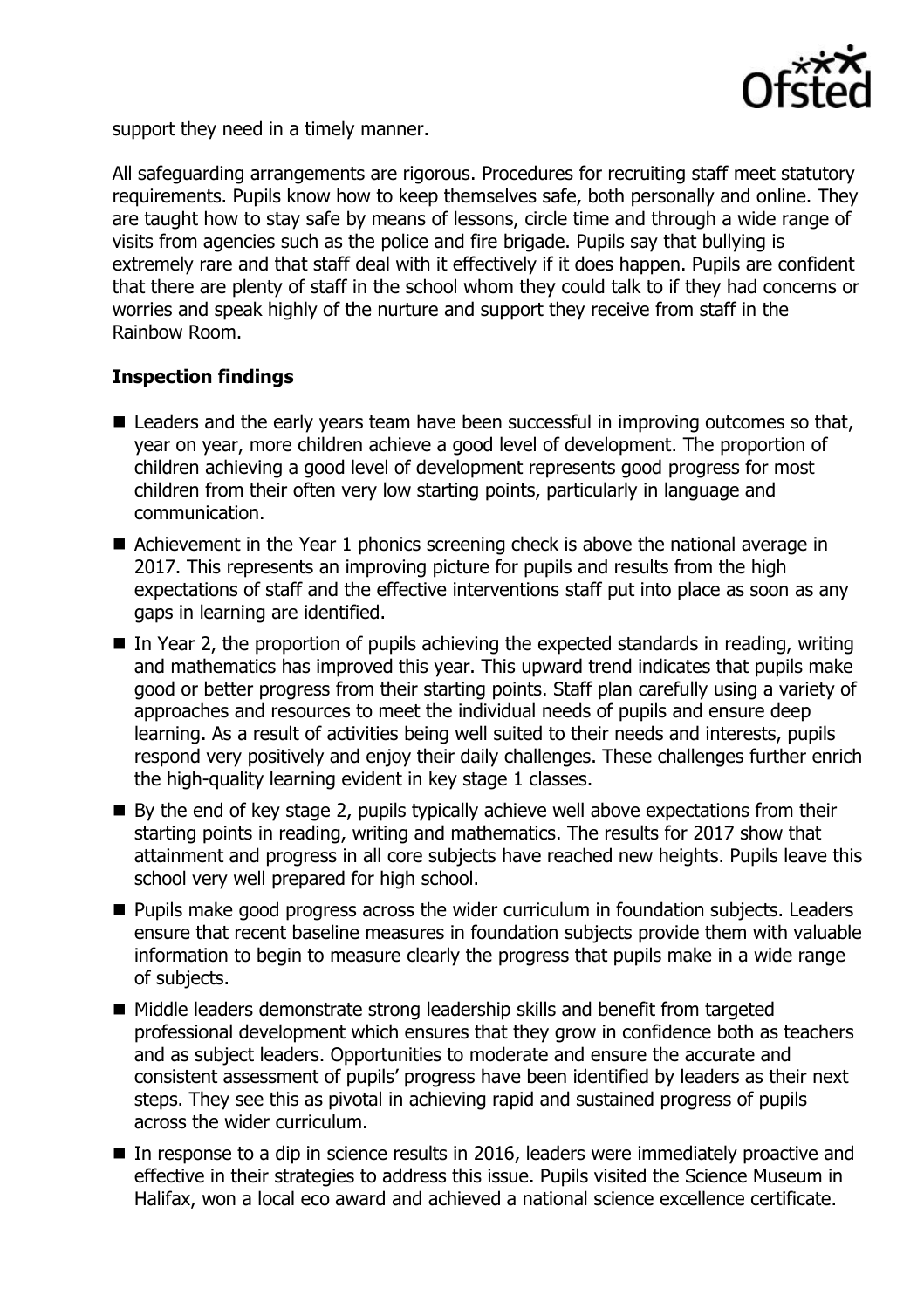

Due to a whole-school focus on improving science and strong leadership of this area, results have improved significantly. Pupils are motivated and enjoy their learning, with some pupils now wanting to become physicists or astronomers.

- Attendance of pupils is below the national average. Leaders work closely with families and external agencies to improve the attendance of all pupils, but particularly that of disadvantaged pupils and those who have SEN and/or disabilities. As a result, current attendance information shows a marked improvement in attendance for all pupils. The work of the governing body is commendable in this area. It provides leaders with additional support and governors meet families to reinforce the importance of good attendance.
- There has been a reduction in the number of pupils who are regularly absent from school. Leaders' work in this area has made a positive difference to the attendance of some groups of pupils but the attendance of disadvantaged pupils needs to improve further. Leaders' analysis of absence is a high priority to help them to track and monitor the effectiveness of the many strategies that they use.
- **Pupils speak highly of the attendance rewards they achieve and are proud when their** class look after Wally the attendance dog. They are clear that they enjoy being in school and do their best not to have time off. Leaders and governors work tirelessly with parents so that they realise the importance of their child not missing valuable learning time. Strategies to improve punctuality have also been effective.
- Across the school, governors, leaders and staff work cohesively as a strong team to provide a very good quality of education for pupils. Leadership is strong and promotes a happy, caring and safe learning environment where pupils are the priority of all.

# **Next steps for the school**

Leaders and those responsible for governance should ensure that they:

- continue to develop subject leadership and assessment systems so that teachers, senior leaders and governors know how well pupils are progressing across the wider curriculum in all subjects and all year groups
- build on recent improvements in the attendance of all pupils, including disadvantaged pupils and pupils who have SEN and/or disabilities, and
- $\blacksquare$  develop ways to monitor the success of the strategies used to improve attendance and reduce the proportion of pupils who are regularly absent from school.

I am copying this letter to the chair of the governing body, the regional schools commissioner and the director of children's services for Wirral. This letter will be published on the Ofsted website.

Yours sincerely

Helen O'Neill **Her Majesty's Inspector**

**Information about the inspection**